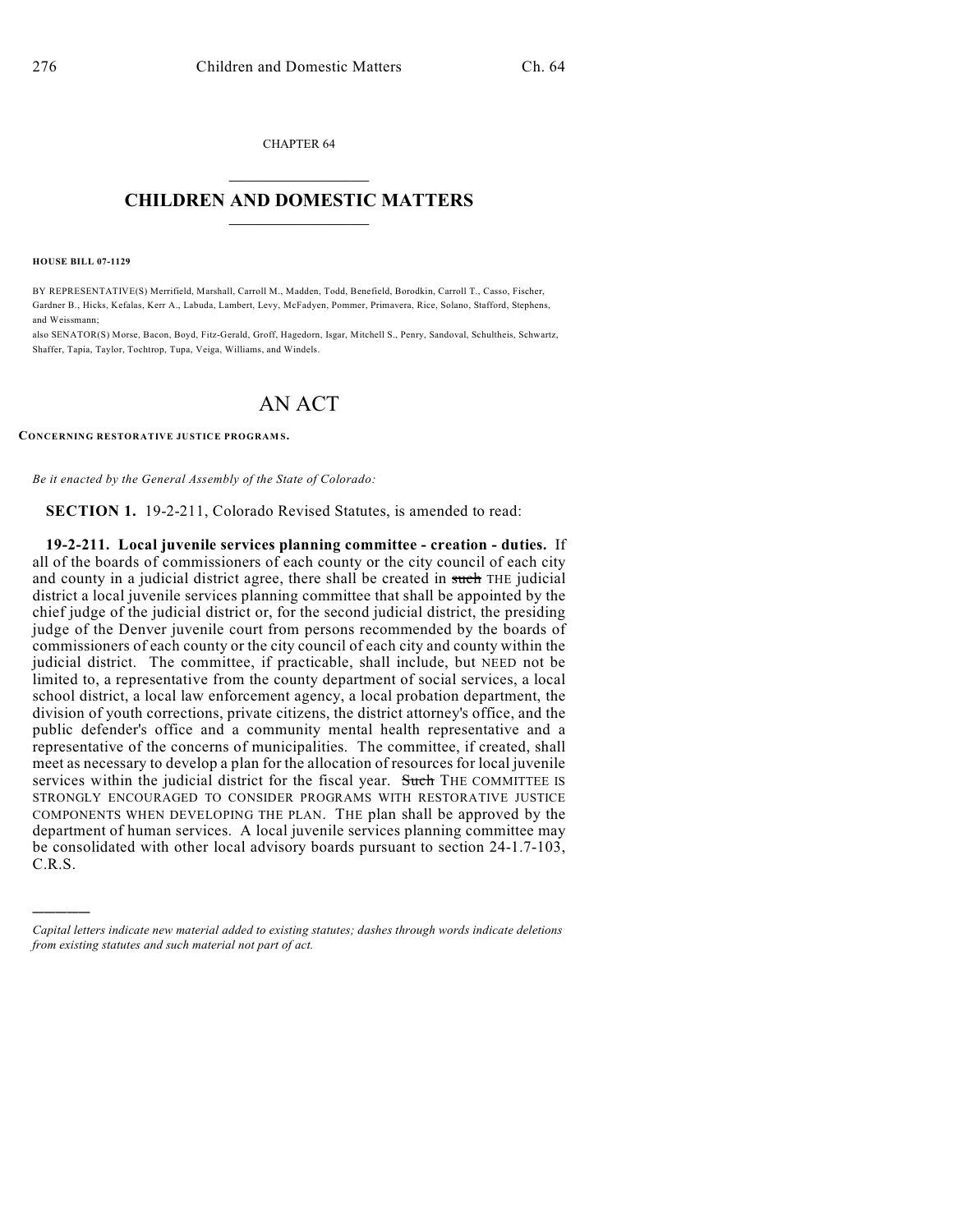**SECTION 2.** Part 2 of article 2 of title 19, Colorado Revised Statutes, is amended BY THE ADDITION OF A NEW SECTION to read:

**19-2-213. Restorative justice council - establishment - membership - repeal.** (1) A COUNCIL TO PROVIDE ASSISTANCE AND EDUCATION RELATED TO RESTORATIVE JUSTICE PROGRAMS IS HEREBY ESTABLISHED. THE COUNCIL SHALL BE KNOWN AS THE "RESTORATIVE JUSTICE COORDINATING COUNCIL" AND SHALL BE ESTABLISHED IN THE STATE JUDICIAL DEPARTMENT WITHIN THE OFFICE OF THE STATE COURT ADMINISTRATOR. TO THE EXTENT THAT RESOURCES PERMIT, THE RESTORATIVE JUSTICE COORDINATING COUNCIL SHALL SUPPORT THE DEVELOPMENT OF RESTORATIVE JUSTICE PROGRAMS, SERVE AS A CENTRAL REPOSITORY FOR INFORMATION, ASSIST IN THE DEVELOPMENT AND PROVISION OF RELATED EDUCATION AND TRAINING, AND PROVIDE TECHNICAL ASSISTANCE TO ENTITIES ENGAGED IN OR WISHING TO DEVELOP RESTORATIVE JUSTICE PROGRAMS.

(2) THE RESTORATIVE JUSTICE COORDINATING COUNCIL SHALL INCLUDE, AT A MINIMUM, THE FOLLOWING:

(a) A MEMBER WHO REPRESENTS A STATEWIDE JUVENILE JUSTICE COUNCIL WHO SHALL BE APPOINTED BY THE EXECUTIVE DIRECTOR OF THE DEPARTMENT OF PUBLIC SAFETY;

(b) A REPRESENTATIVE FROM THE DIVISION OF YOUTH CORRECTIONS IN THE DEPARTMENT OF HUMAN SERVICES WHO SHALL BE APPOINTED BY THE EXECUTIVE DIRECTOR OF THE DEPARTMENT OF HUMAN SERVICES;

(c) A REPRESENTATIVE FROM THE DEPARTMENT OF PUBLIC SAFETY WHO SHALL BE APPOINTED BY THE EXECUTIVE DIRECTOR OF THE DEPARTMENT OF PUBLIC SAFETY;

(d) A REPRESENTATIVE FROM THE JUDICIAL DEPARTMENT WHO SHALL BE APPOINTED BY THE STATE COURT ADMINISTRATOR;

(e) TWO REPRESENTATIVES FROM A STATEWIDE ORGANIZATION OR ORGANIZATIONS WHOSE PRIMARY PURPOSE IS RELATED TO THE DEVELOPMENT AND IMPLEMENTATION OF RESTORATIVE JUSTICE PROGRAMS AND WHO SHALL BE APPOINTED BY THE EXECUTIVE DIRECTOR OF THE DEPARTMENT OF PUBLIC SAFETY;

(f) A DISTRICT ATTORNEY WITH JUVENILE JUSTICE EXPERIENCE WHO SHALL BE APPOINTED BY THE EXECUTIVE DIRECTOR OF THE COLORADO DISTRICT ATTORNEYS COUNCIL;

(g) A VICTIM'S ADVOCATE WITHIN THE JUDICIAL DEPARTMENT WITH RESTORATIVE JUSTICE EXPERIENCE WHO SHALL BE APPOINTED BY THE STATE COURT ADMINISTRATOR; AND

(h) A REPRESENTATIVE FROM THE DEPARTMENT OF EDUCATION WHO SHALL BE APPOINTED BY THE COMMISSIONER OF EDUCATION.

(3) THE RESTORATIVE JUSTICE COORDINATING COUNCIL SHALL SELECT A CHAIRPERSON FROM AMONG THE MEMBERS OF THE COUNCIL WHO SHALL SERVE A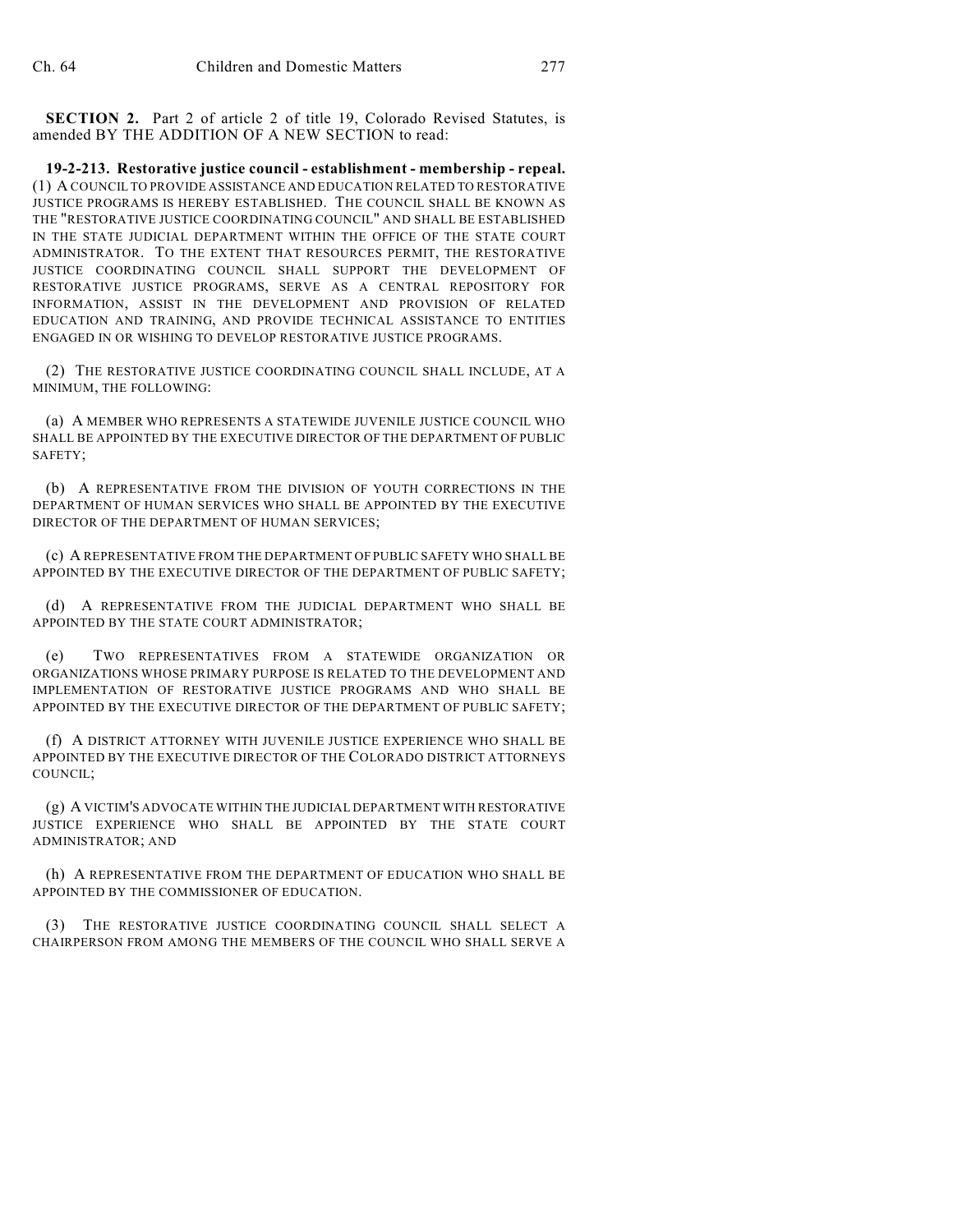TERM TO BE DETERMINED BY THE COUNCIL. THE CHAIRPERSON SHALL BE RESPONSIBLE FOR CONVENING THE COUNCIL AT A FREQUENCY THAT SHALL BE DETERMINED BY THE COUNCIL.

(4) MEMBERS OF THE RESTORATIVE JUSTICE COORDINATING COUNCIL SHALL SERVE WITHOUT COMPENSATION AND SHALL NOT BE REIMBURSED FOR EXPENSES INCURRED WHILE SERVING ON THE COUNCIL.

(5) (a) THIS SECTION IS REPEALED, EFFECTIVE JULY 1, 2017.

(b) PRIOR TO THE REPEAL, THE RESTORATIVE JUSTICE COORDINATING COUNCIL SHALL BE REVIEWED AS PROVIDED IN SECTION 2-3-1203, C.R.S.

**SECTION 3.** 2-3-1203 (3), Colorado Revised Statutes, is amended BY THE ADDITION OF A NEW PARAGRAPH to read:

**2-3-1203. Sunset review of advisory committees.** (3) The following dates are the dates for which the statutory authorization for the designated advisory committees is scheduled for repeal:

(dd) JULY 1, 2017: THE RESTORATIVE JUSTICE COORDINATING COUNCIL CREATED IN SECTION 19-2-213,C.R.S.

**SECTION 4.** 25-20.5-202 (2) (b) (III), Colorado Revised Statutes, is amended to read:

**25-20.5-202. Tony Grampsas youth services board - members - duties student dropout prevention and intervention fund - creation.** (2) (b) In addition to the guidelines developed pursuant to paragraph (a) of this subsection (2), the board shall develop criteria for awarding grants under the Tony Grampsas youth services program, including but not limited to the following requirements:

(III) (A) That the program is directed at providing intervention services to youth and their families in an effort to decrease incidents of crime and violence or that the program is directed at providing services to at-risk students and their families in an effort to reduce the dropout rate in secondary schools pursuant to section 25-20.5-204.

(B) If an entity is seeking a grant from the board for a student dropout prevention and intervention program pursuant to section 25-20.5-204, one of the criteria THAT the board shall consider is whether the program has been implemented elsewhere, if known, and, if so, the relative success of such THE program. It shall not be required, however, that the program be previously implemented in order for the board to award a grant to such THE entity.

(C) IF AN ENTITY IS SEEKING A GRANT FROM THE BOARD FOR A PROGRAM DIRECTED AT PROVIDING INTERVENTION SERVICES TO YOUTH AND THEIR FAMILIES IN AN EFFORT TO DECREASE INCIDENTS OF CRIME AND VIOLENCE, ONE OF THE CRITERIA THAT THE BOARD SHALL CONSIDER IS WHETHER THE PROGRAM INCLUDES RESTORATIVE JUSTICE COMPONENTS. IT SHALL NOT BE REQUIRED, HOWEVER, THAT THE PROGRAM INCLUDES RESTORATIVE JUSTICE COMPONENTS FOR THE BOARD TO